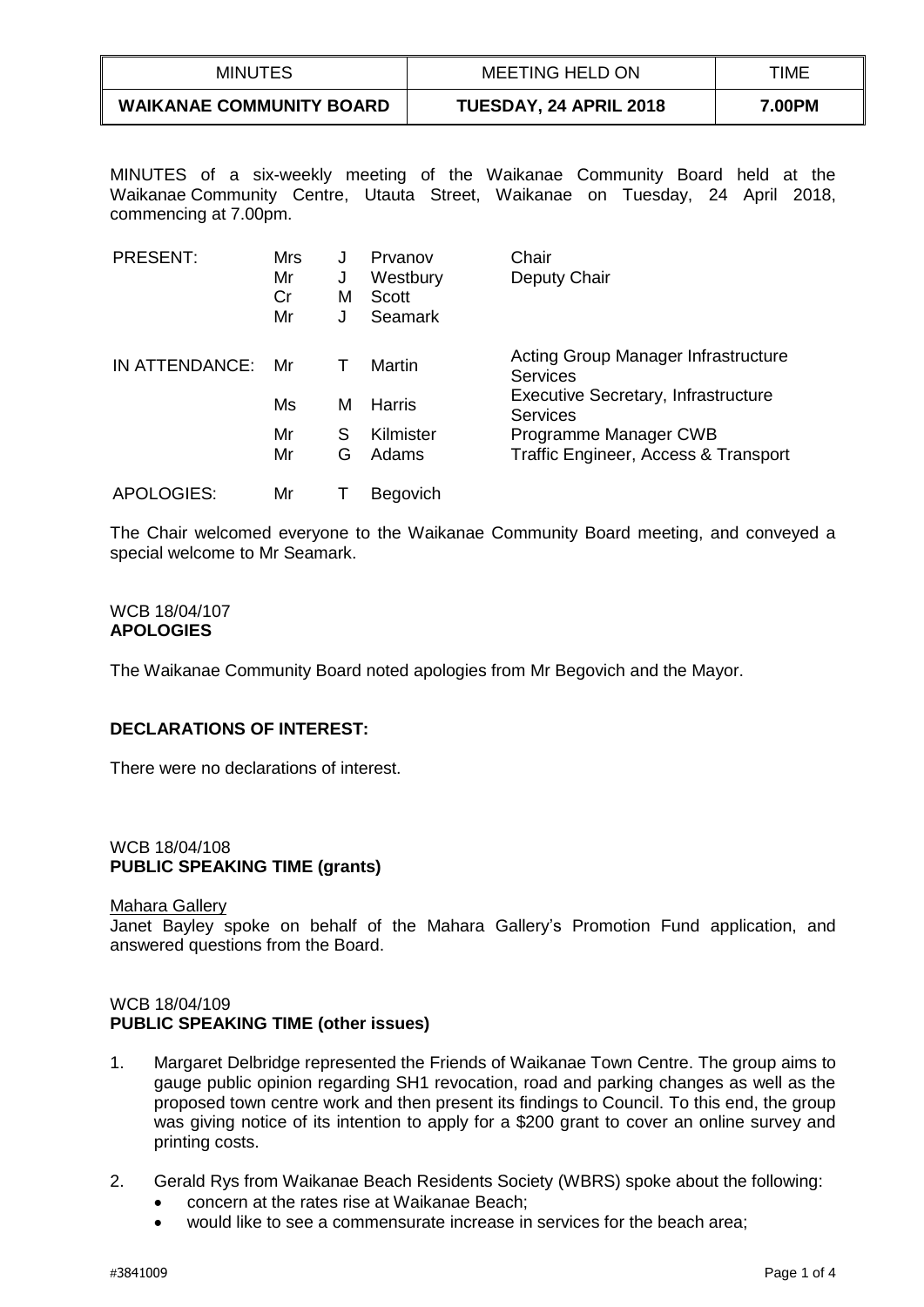| <b>MINUTES</b>                  | MEETING HELD ON        | TIME   |
|---------------------------------|------------------------|--------|
| <b>WAIKANAE COMMUNITY BOARD</b> | TUESDAY, 24 APRIL 2018 | 7.00PM |

- the regional council was proposing some of their rates increases to be extended over 3 years and WBRS would like to see KCDC offer the same provision.
- 3. Larry Cains, resident in Kereru Street had recently been advised a bus stop would be located outside his property and signage placed on his fence. Mr Cains objected to the bus stop outside his house.

## WCB 18/04/110 **CONSIDERATION OF APPLICATIONS FOR FUNDING (IS-18-488)**

The Board discussed the Mahara Gallery application and amended the recommendations and the amount of funding to exclude \$1,200 koha expenses as follows:

## **MOVED (M Scott/Seamark)**

**1. The Waikanae Community Board grants Mahara Gallery a promotion grant of \$1,800 to assist with the cost of the Kapiti News column.** 

## **MOVED (M Scott/Westbury)**

**2. The Waikanae Community Board grants Mahara Gallery an amended promotion grant of \$6,329 to assist with the cost of organising the annual Matariki Event.**

**Additionally, a cost benefit analysis be undertaken before any future applications are made.**

## **CARRIED**

Cr M Scott offered to discuss assistance for a cost benefit analysis for future Mahara Gallery Matariki applications with Deputy Mayor, Janet Holborow.

## **MOVED (M Scott/Westbury)**

**That the Waikanae Community Board grants a promotion fund of \$200 to Margaret Delbridge as representative of the Friends of Waikanae Town Centre group for the costs of an online survey and printing survey forms, subject to receipt of a completed application form.** 

# **CARRIED**

## WCB 18/04/111 PROPOSED NEW BUS STOPS WAIKANAE

Traffic Engineer, Gary Adams introduced the report, *"Proposed New Bus Stops for Waikanae IS-18-481"* together with Rhona Hewitt, Manager Bus & Ferry, Networks, Infrastructure and Customer Transition, Greater Wellington Regional Council (GWRC).

# **MOVED (Seamark/M Scott)**

**That the Waikanae Community Board recommends to Council that it approves the recommendations at paragraphs 28 to 37 in Appendix 1 of report IS-18-486 with the exclusion of paragraph 34, the bus stop at 22 Kereru Street.**

# **CARRIED**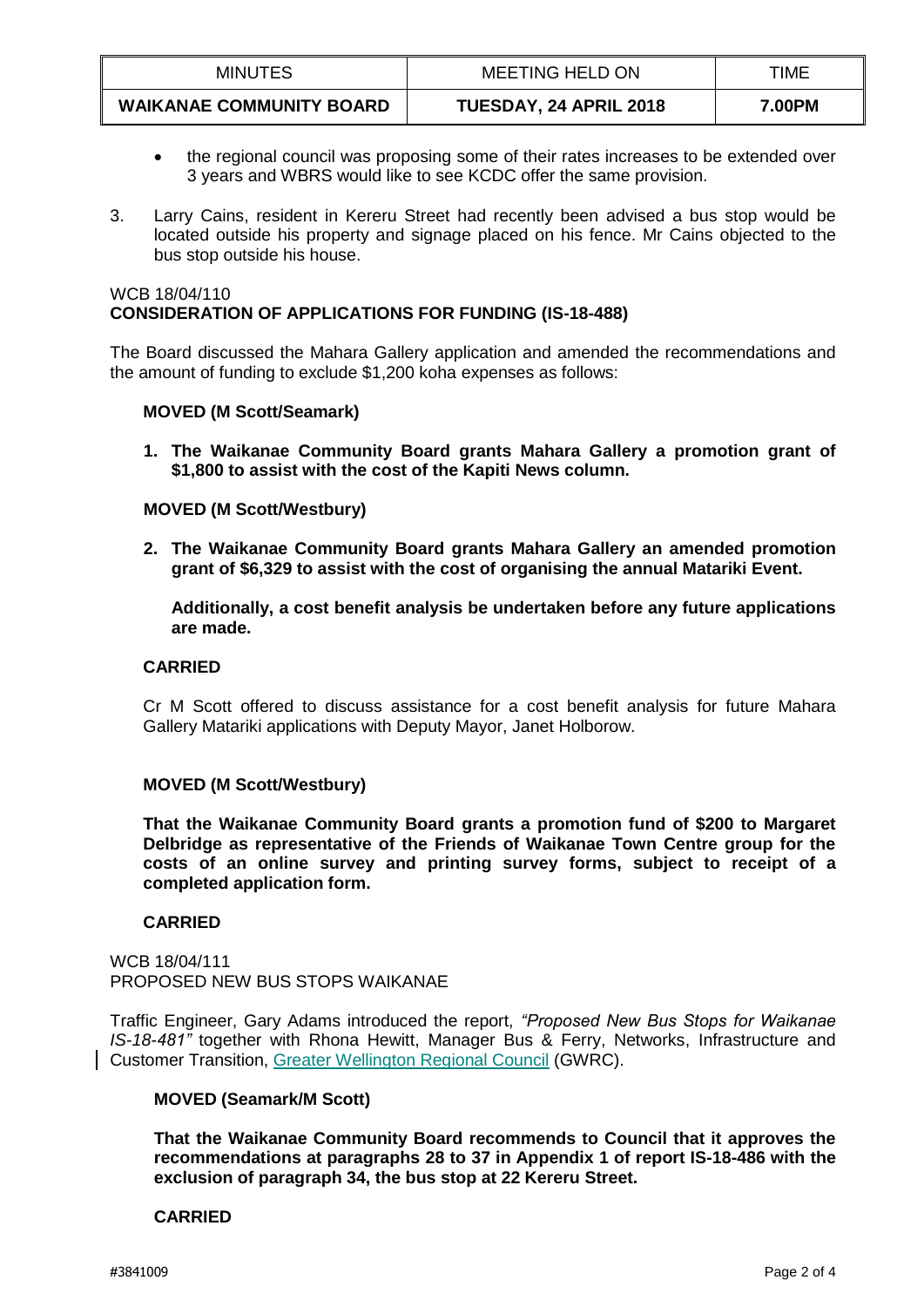| <b>MINUTES</b>                  | MEETING HELD ON        | TIME   |
|---------------------------------|------------------------|--------|
| <b>WAIKANAE COMMUNITY BOARD</b> | TUESDAY, 24 APRIL 2018 | 7.00PM |

The Board asked GWRC to liaise directly with Mr Cains and other affected property owners in an effort to resolve some of the issues raised in public speaking.

WCB 18/04/112 STRIDE 'N RIDE PRESENTATION

Stu Kilmister, Programme Manager Cycleways, Walkways and Bridleways (CWB) provided the Board with an update and spoke to his presentation.

The cycleway from Park Road to the Expressway is currently under construction.

The Board requested a report for its July meeting on the cycleway via the Russell Reserve, Ngaio Road and Park Avenue, including timeframes and between the Waikanae River and the Waikanae Town Centre – if able to.

A straw poll indicated the Board's strong support for the cycleway path along the Waimeha Stream.

In response to Mr Kilmister's request for direction from the Board regards the Park Avenue Cycleway, the Board asked for the protection of the trees and hedge, moving the kerb out on the northern side and creating a two-way separated facility, as shown on page 10. Some parking spaces might have to be sacrificed with this option.

WCB 18/04/113 LONG TERM PLAN SUBMISSION FROM THE BOARD

The Chair commended Council staff on its LTP consultation process. She noted that it would have been very useful if the LTP documents on the KCDC website were searchable.

The Board had already presented its submission to Councillors. In response to Mr Westbury's query regarding the section on the Waikanae Town Centre Plan Change, the Chair said that it had been originally submitted, however, it had been inadvertently omitted from the draft before the Board.

# **MOVED (Prvanov/Westbury)**

**That the Waikanae Community Board adopts their submission noting that it was approved off-line to meet the timeframe, subject to the inclusion of the section on the Waikanae Town Centre Plan Change.** 

## **CARRIED**

It was noted that Cr M Scott abstained from voting and discussion.

## WCB 18/04/114 **MEMBERS BUSINESS**

**(a) Public Speaking Responses** Reponses were given as they arose.